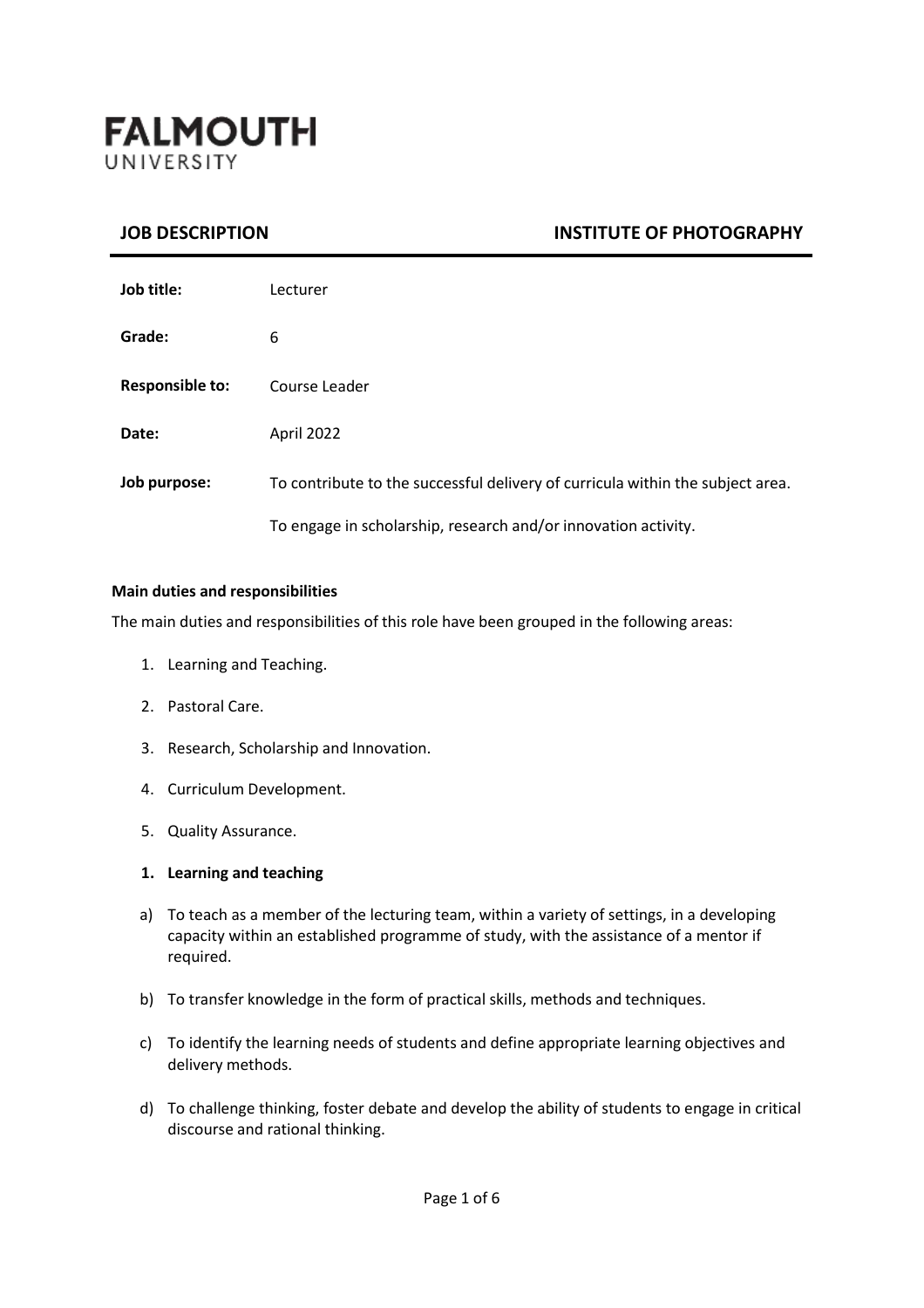- e) To supervise the work of students, provide advice on study skills and help them with learning problems.
- f) To select appropriate assessment instruments and criteria, assess the work and progress of students by reference to the criteria and provide constructive feedback to students.
- g) Ensure that content, methods of delivery and learning materials meet the defined learning objectives and that they are regularly reviewed for opportunities for improvement.
- h) To set, mark and assess work and provide feedback to students.
- i) To supervise student projects, students on field trips and, where appropriate, on placements.
- j) To contribute to the recruitment and selection of students, both UK/EU and International, and to plan for the recruitment of students, including attendance at open days and other recruitment and marketing events.
- k) To participate in University wide staff development initiatives related to learning and teaching.

#### **2. Pastoral care**

- a) To use listening, interpersonal and pastoral care skills to deal with sensitive issues concerning students and provide support.
- b) To act as a personal tutor, giving first line support.
- c) To refer students as appropriate to services providing further support.

## **3. Research,scholarship and innovation**

- a) To engage in research, scholarly activity and/or innovation, subject to the approval of the Head of Subject and with the assistance of a mentor if required.
- b) To reflect on practice and the development of own teaching and learning skills.
- c) To continually update knowledge and understanding in field or specialism.
- d) To translate knowledge of advances in the subject area into the curricular material.

## **4. Curriculum development**

- a) To keep abreast of developments within the academic discipline and/or professional practice of the Subject area, and to share this knowledge to shape curriculum content, design and delivery.
- b) To develop own teaching materials, methods and approaches with guidance.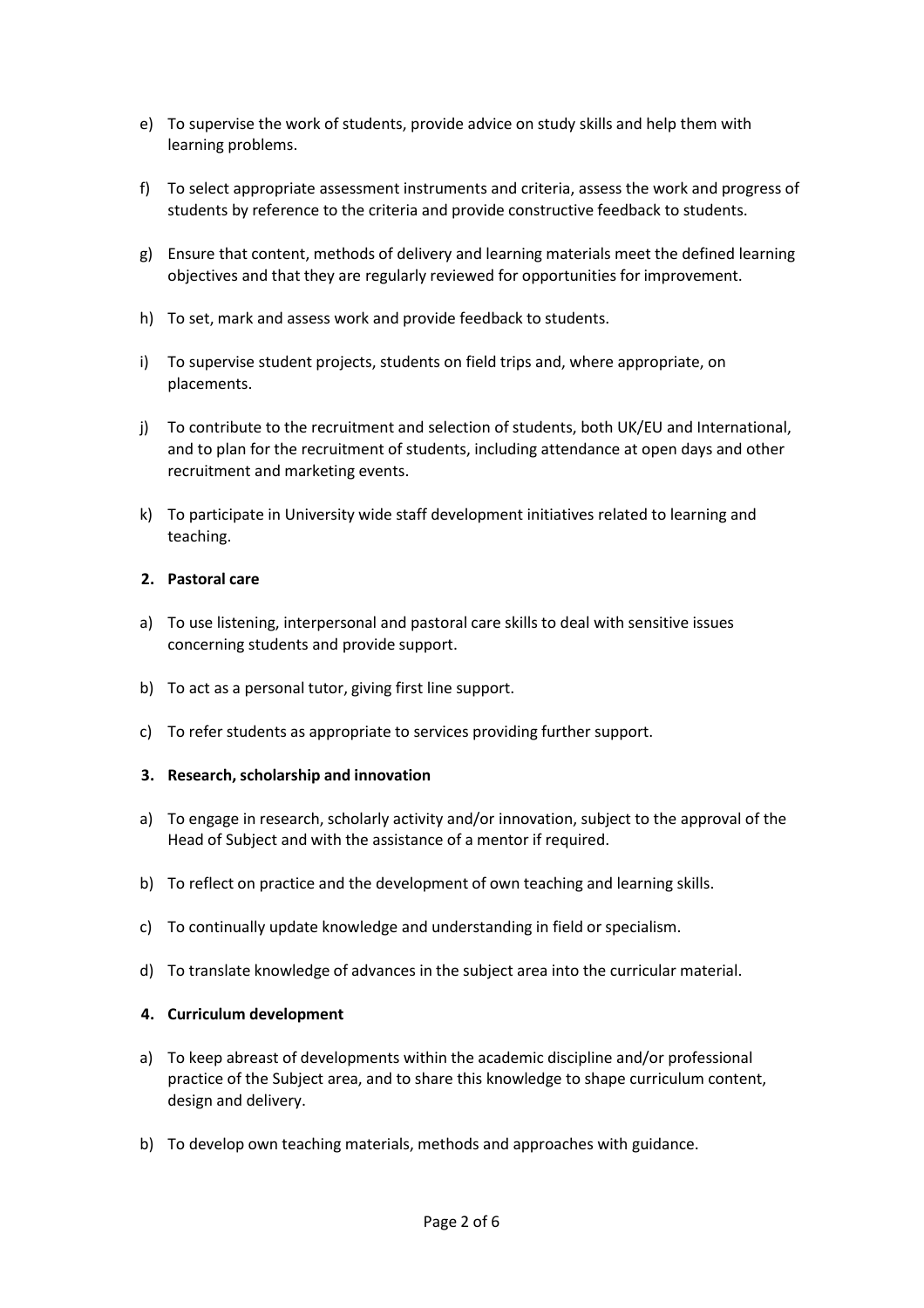- c) To collaborate with colleagues on the implementation of assessment procedures and review student progress and retention.
- d) To tackle issues affecting the quality of delivery within scope of own level of responsibility, referring more serious matters to others, as appropriate.
- e) To assist in the design and delivery of the curriculum.

## **5. Quality assurance**

- a) To make contributions of appropriate quality to programmes being prepared for review and/or validation.
- b) To ensure adherence to, and effective operation of quality assurance and enhancement policies and procedures.

## **General duties and responsibilities**

- **1.** To perform to high professional standards.
- **2.** To manage independently any errors or concerns at the earliest opportunity, or notify a senior member of staff as appropriate.
- **3.** To use initiative in order to determine priorities, work with autonomy, and work effectively with senior colleagues.
- **4.** To be responsible for your own continuing self-development.
- **5.** To undertake other duties not specifically stated above, which from time to time are necessary for the effective performance of the University's business without altering the nature or level of responsibility involved.
- **6.** To work within and actively support the equality and diversity policies and practices of Falmouth University.
- **7.** To participate in the University's Annual Performance Development Review Process.

# **Health and safety at Falmouth University**

The University takes health and safety matters very seriously. All staff have a responsibility to take reasonable care for the health and safety of themselves and others who may be affected by their actions and omissions. They also have a duty to comply with the University arrangements for health and safety. Staff with responsibility for others must ensure the proper enactment of University policy within their areas in line with levels of responsibility set out in the University's Health and Safety Policy.

## **Health & safety requirements**

- In relation to health and safety you must comply with all relevant legal requirements. You are specifically responsible for ensuring that:
- You comply with safe systems of work in operation within your work area.
- You work co-operatively with other staff who have responsibility for health and safety requirements.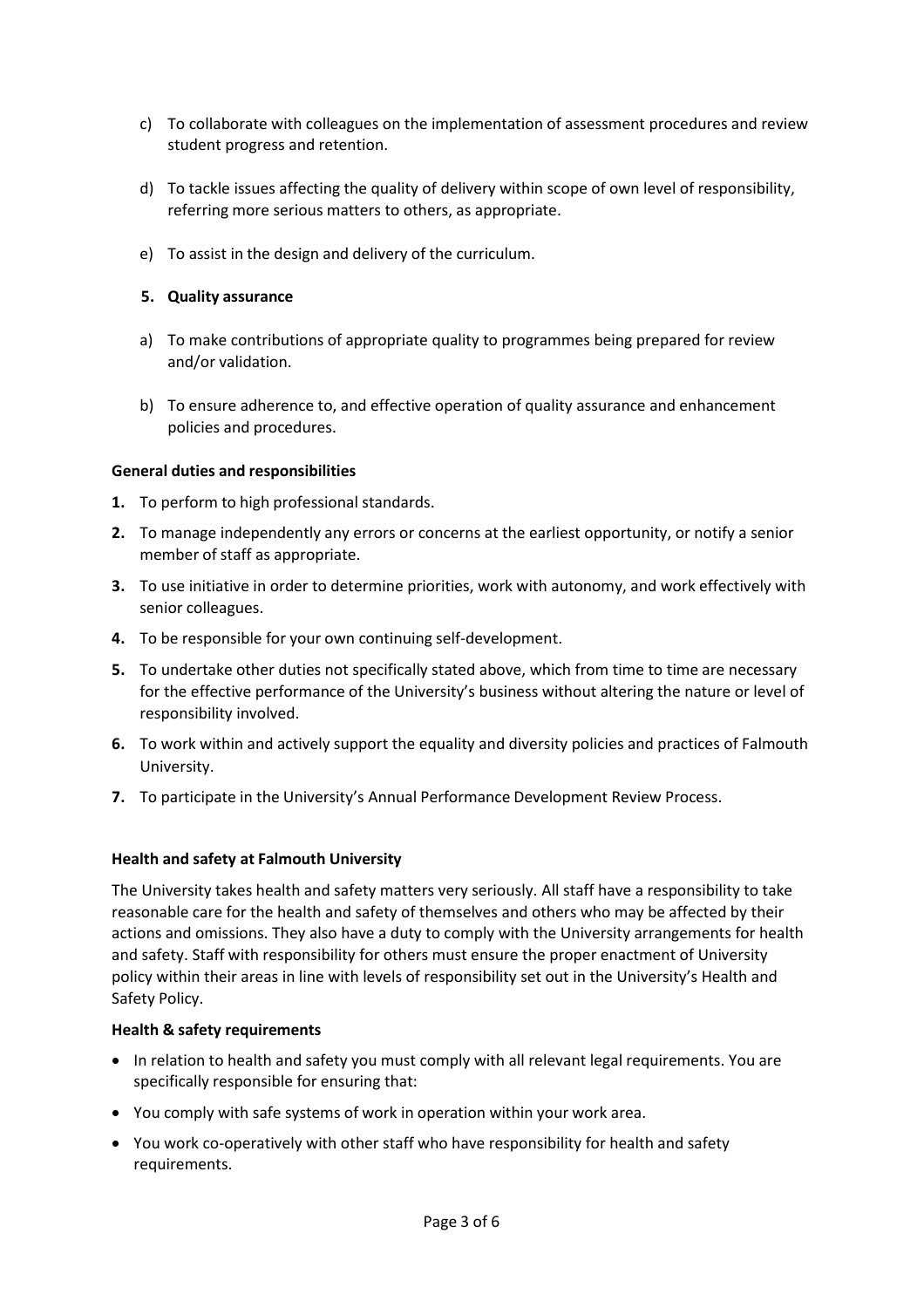- You report any health and safety concerns to your manager or other responsible member of staff as soon as these are identified.
- You attend training as appropriate to your role (see the relevant health and safety training grid for requirements).
- You may be required to undertake duties as a first aider (for which a separate allowance is paid).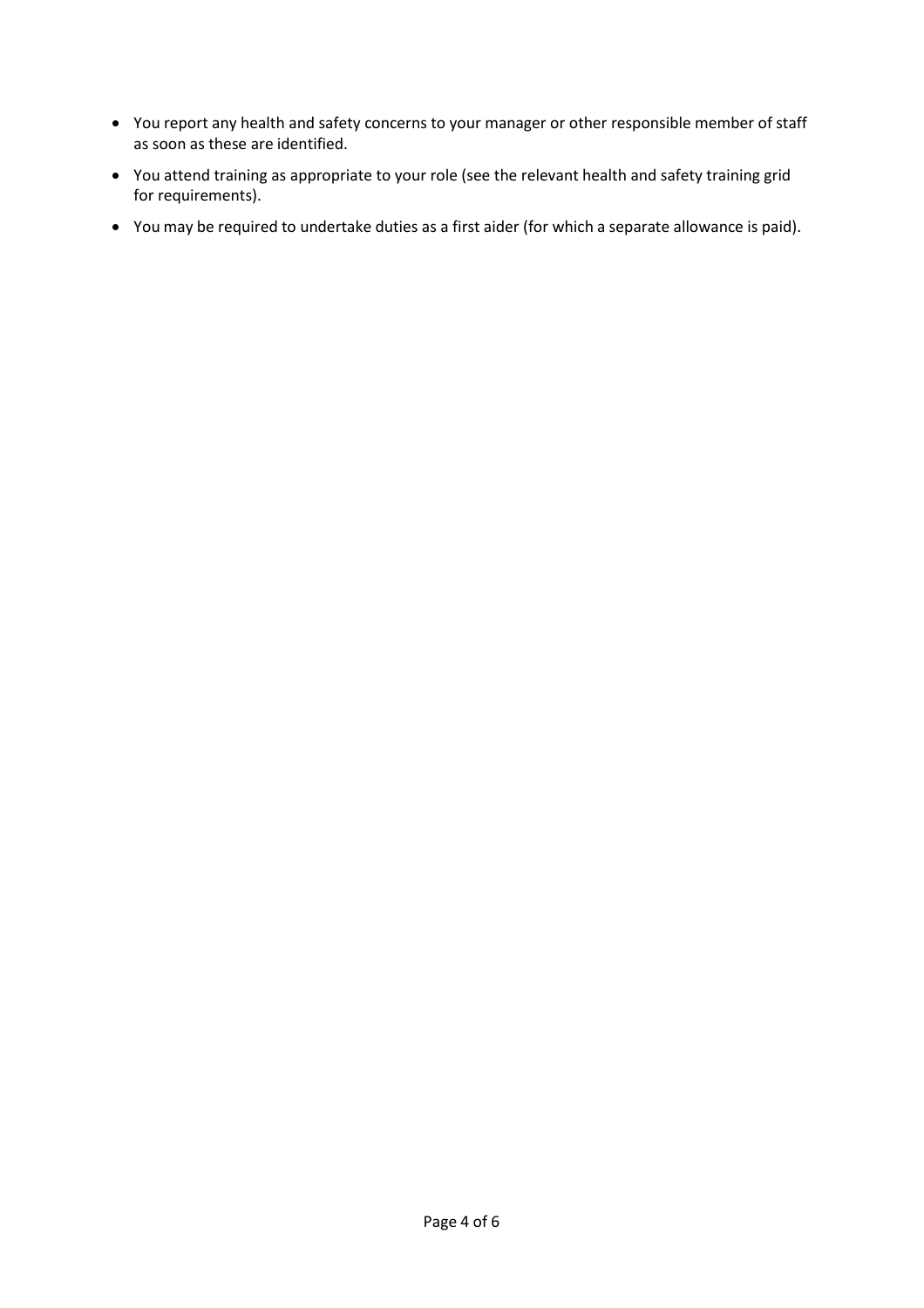# **PERSON SPECIFICATION**

#### **Job title: Lecturer**

| <b>Attributes</b>                             | <b>Essential requirements</b>                                                                                                                                                                                                                                                                                                  | <b>Desirable requirements</b>                                                                                                                                      |
|-----------------------------------------------|--------------------------------------------------------------------------------------------------------------------------------------------------------------------------------------------------------------------------------------------------------------------------------------------------------------------------------|--------------------------------------------------------------------------------------------------------------------------------------------------------------------|
| <b>Education</b><br>and<br>qualifications     | A good undergraduate degree in the<br>subject area.                                                                                                                                                                                                                                                                            | A postgraduate degree in a<br>relevant subject area.<br>PGCHE or equivalent and/or<br>fellowship of the Higher Education<br>Academy (HEA).<br>An earned doctorate. |
| <b>Experience</b><br>and<br>knowledge         | A history of practice in the field of<br>Photography<br>A comprehensive and up-to-date<br>knowledge of the subject area.<br>Good connections with industry and<br>professional practice.<br>A demonstrable commitment to<br>scholarship, research and/or<br>innovation.<br>Experience of teaching within an HE<br>environment. | <b>Experience of teaching</b><br>Photography at HE level<br>Understanding of quality issues<br>and requirements in HE.                                             |
| <b>Skills and</b><br>personal<br>requirements | Excellent interpersonal skills.<br>The ability to communicate with<br>enthusiasm.<br>Excellent presentation skills.<br>Dedication to the development of the<br>subject.<br>Ability to network both within and<br>outside the University with appropriate<br>academic and non-academic partners.                                |                                                                                                                                                                    |